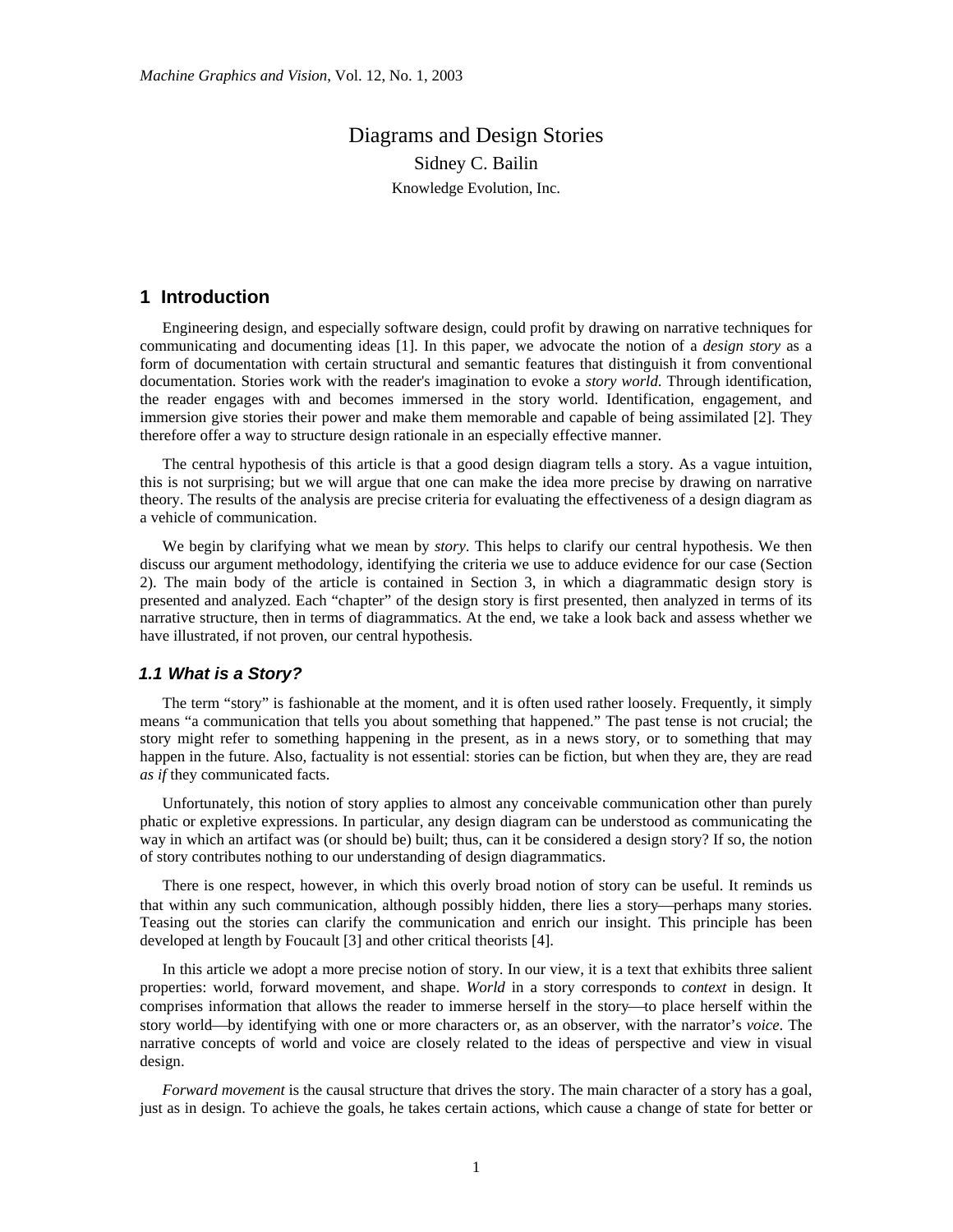worse, perhaps causing other actions by other characters in response, necessitating further actions by the main character. The characters do not know the outcome in advance, and for the most part, neither does the reader. The storyteller, by controlling the release of information, using techniques of mystery, suspense, and surprise, keeps the reader engaged [5]. The resulting patterns of rising and falling tension, teasing vs. gratification, a preponderance of questions vs. a preponderance of answers, give the story its *shape*.

# *1.2 What is a Design Story?*

A design story is a design document—a structured presentation of a design and the rationales behind it—that uses narrative techniques to facilitate understanding and encourage reflection on the part of the reader. The story records both the *design* process and the envisioned *use* process, and the interweaving and mutual influence of these two threads. The story, by virtue of the salient characteristics identified in Section 1.1, enables the reader to understand better the relationships between steps in the process, and to see how decisions made early in the process relate to subsequent decisions. Narrative techniques help to draw the reader into the story, so that he better appreciates the goals and challenges of the designers.

#### *1.3 Diagrams and Stories*

Story worlds are related to visualization. The evocation of a story world involves visual imagination as a major component, perhaps because of the primacy of visual processing in our cognitive makeup. One criterion for whether a design story is successful is whether the reader is left with an imagined picture of the story world. Good stories, in short, suggest pictures.

In this article, we argue the converse—that a good design picture tells a story. What does it mean for a diagram to tell a story? A design diagram typically says, "This is how the system operates," or "These are the parts of the system, and this is how they are interrelated." In light of the discussion in Section 1.1, such "stories" are hardly stories. They are the narrative analogue to the well-known caption below a picture of a horse, which says: *Horse*. Statements of the form, "This is so," whether textual or pictorial, are not usually interesting. An obvious response is, "So what?"

A diagram tells a story when it preempts that question, offering at least partial answers in advance. The distinction between story and "horse diagram" does not rest on the presence or absence of temporal information. A diagram of a system's dynamic behavior can be little more than a reductive statement that "This is so." The distinction is, rather, one of motivation or rationale. The answer to "So what?" asked in response to "This is so," is: "Because it might not have been so." And: "Not only might it not have been so, but it is jolly good (or bad) that it is, in fact, so." Put a different way, something must pique one's interest—an interesting problem whose solution is not obvious.

# **2 Methodology**

Is this science? It would be possible to perform experiments on the effectiveness of different forms of communication, controlling them to determine the factors in a discourse that produce desired cognitive effects. While such an avenue would be interesting, we question whether it is necessary. There is much empirical evidence on the effectiveness of stories, and a large literature to that effect [6]. Some of this literature attempts to identify those aspects of story that determine its effectiveness [7]. But again we must ask whether the research labs or, rather, the screenwriter workshops (more generally, the reflections of successful tellers of stories) are the more convincing source of insight into this question.

Just as, therefore, there is a nascent science of diagrammatics, so there can be a science of diagrammatic narrative, and in particular of a science of diagrammatic design narratives. But more engaging, perhaps—to some of us, at least—is the notion of diagrammatic design (indeed, design in general) as craft: part art, part engineering—and, to be sure, as required by engineering, part science. The criteria for success of our theory as an approach to engineering design must be found in practical experience. If it leads to better communications, as determined by the users of those communications, then the theory will be validated; and if it does not, then it will not be.

What criteria, then, have we brought to the development of our theory? What evidence can we offer? In short, a combination of anecdotal evidence—our own, and that of others found in the literature—and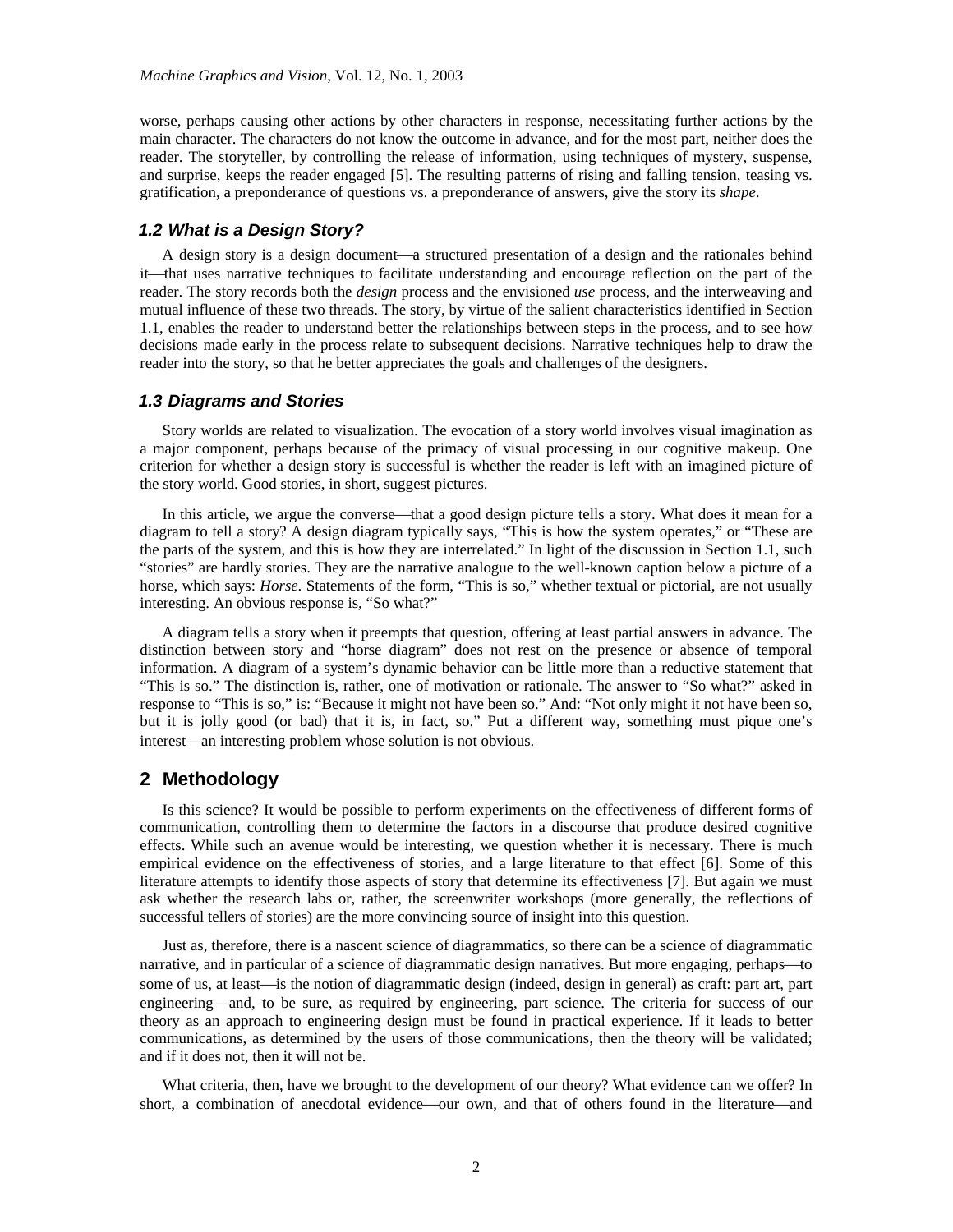narrative theory [2]. We have tried to specialize, apply, and adapt principles of narratology to the content (subject matter) and context (stakeholders, processes) of engineering design. At the same time, we have applied and adapted principles of the relatively new and still somewhat amorphous field of diagrammatics to the content and context of engineering design. We have attempted to fuse the insights of these two avenues of inquiry. The result is a theory of diagrammatic design stories, which we present in this article.

# **3 A Design Story**

We begin with a design diagram in which the story is not very explicit. We will use this diagram and variations of it as a running example throughout the article.

The diagram describes a design developed by a group of scientists and engineers at NASA's Goddard Space Flight Center. The author of this paper is a member of that group. We draw on this example because the group's struggle to produce a cogent design, and to express it in diagrammatic form, manifested the principles of design narrative that we want to convey.

#### *3.1 What's Wrong with this Picture?*

If the reader finds the diagram in Figure 1 to be crystal clear—its meaning, role, and rationale abundantly apparent—then we beg her indulgence and ask that she imagine someone for whom the meaning might not be so clear. This was certainly the case for members of our design group, despite their participation in the design activity.



**Figure 1. Our case study concerns a Science Data Filtering Architecture.** 

Let's be generous. The title of the diagram tells us that it is an architecture diagram, and that the architecture described is of something called filtering. So (being generous) we can infer that this is a system architecture, and that the system is performing a function called "filtering." Furthermore, since there is something called a database in the diagram, it is reasonable to infer that this is a data processing system. That, in turn, suggests that the boxes represent processes or functions, or perhaps subsystems, and that the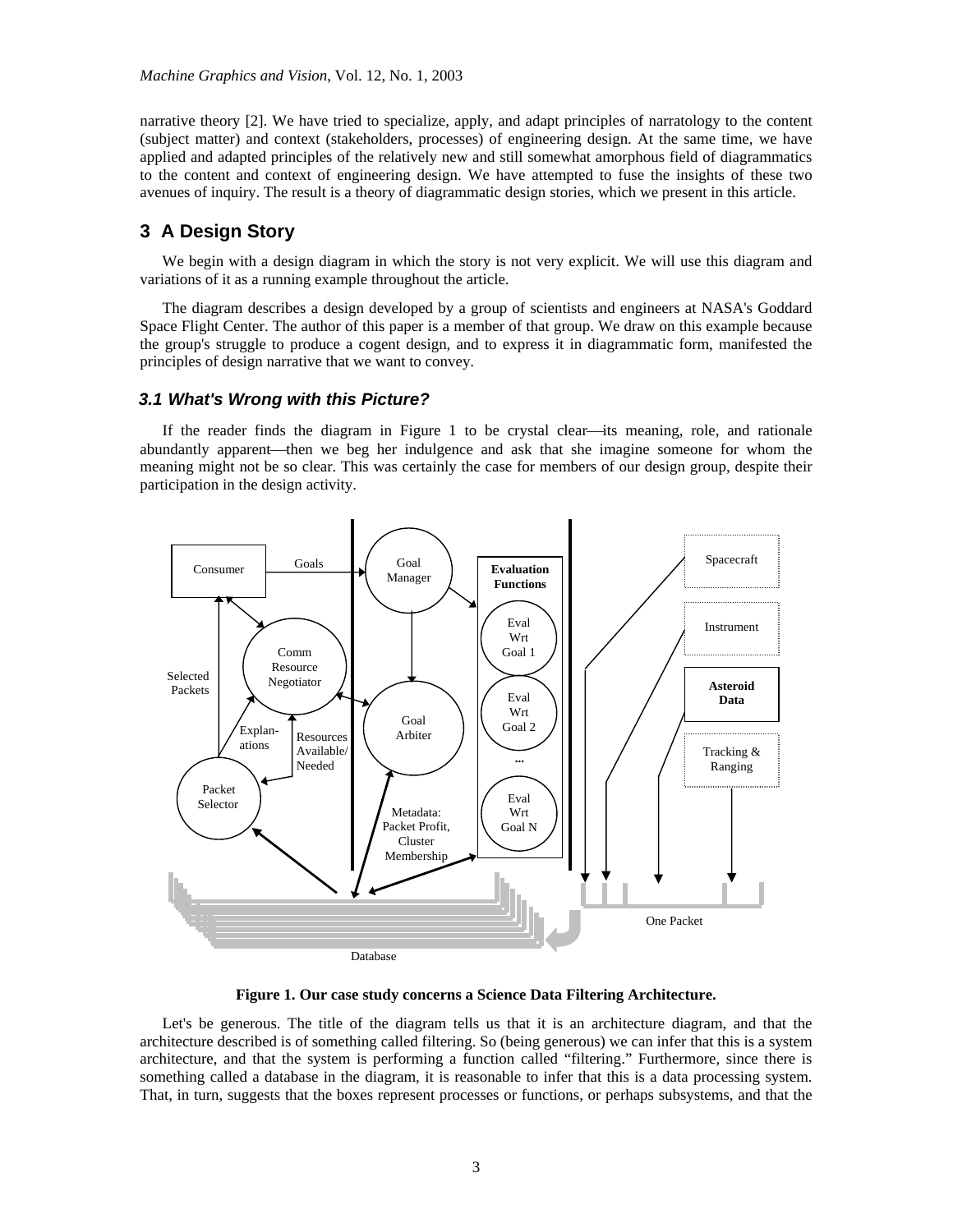arrows indicate some sort of flow, whether of control or data or both. Moreover, if this is a data processing system, then it is likely that the "thing" being filtered is information.

A host of questions arise. What information is being filtered? Why? Where does the unfiltered information come from, and where does the filtered product go?

The arrows in the diagram provide some information. There seems to be an overall flow from right to left. On the right there are boxes from which arrows leave, but to which none points; on the left is a box—labeled Consumer—to which one arrow arrives, and from which two leave. The Consumer—consistent with its label—appears to be a sink, the destination of the filtered information, while the boxes on the right-hand side of the diagram appear to be sources of-presumably unfiltered—information.

This interpretation is highly structural. We still have no sense of what is being filtered, or why—let alone how. Actually we can glean some idea of how, in the sense that whatever the process is, it seems to involve goals. That is still quite abstract, however. The overarching question is, "What is going on here? What is this all about?"

### **3.1.1 Stories as Problem Resolutions**

The diagram in Figure 1 fails as a story, in the first place, because it does not set the stage. In narrative terms, a story first establishes a setting (context), and then presents a problem. It does this is a particular way: included in the setting are one or more characters, and the problem that arises is not a theoretical problem, but rather a problem for one or more of the characters.

The story begins, therefore, with a character in a predicament. As we observe this happen—through watching, reading, or listening—we are invited by the story to identify with one or more characters—at least to recognize them and find them interesting—and thereby to hold a stake in the predicament and its outcome. We are thus drawn into the story.

#### *3.2 Filtering Architecture: The Setting*

*There is a belt of asteroids flying through space between Mars and Jupiter. These are relatively small bodies (compared to the planets) about which scientists know very little. But scientists suspect that the asteroids are very old, that they have not changed much since their formation, and that they may, therefore, provide exciting insights into the early stages of the universe. If only we could take a close look at them.* 

### **3.2.1 Story Structure: the Setting and the Inciting Incident**

Here we have the elements of a setting. The initial scene is the asteroid belt. We have a group of characters: the scientists, here on Earth. The characters face a problem, of the form *if only*… (a challenge) *then*… (something really good will happen). That problem is the inciting incident.

From the point of view of design, the problem—the inciting incident—is the overall goal. What makes it interesting is the fact that it is not obvious how to achieve the goal. Design stories are about solving nontrivial design problems.

There are three types of inciting incident: promise, injury, and threat. Our example illustrates a promise: if the challenge can be met, rewards will follow. A story can also begin with an injury (literal or metaphorical) to one or more characters, or, more generally, a disruption of a satisfactory state of affairs. In that case, the characters attempt to overcome the damage by restoring or creating a new stable state. Alternatively, the story may begin not with an injury itself but rather with the threat of injury: a problem looms on the horizon, and it is up to the protagonist to fend it off.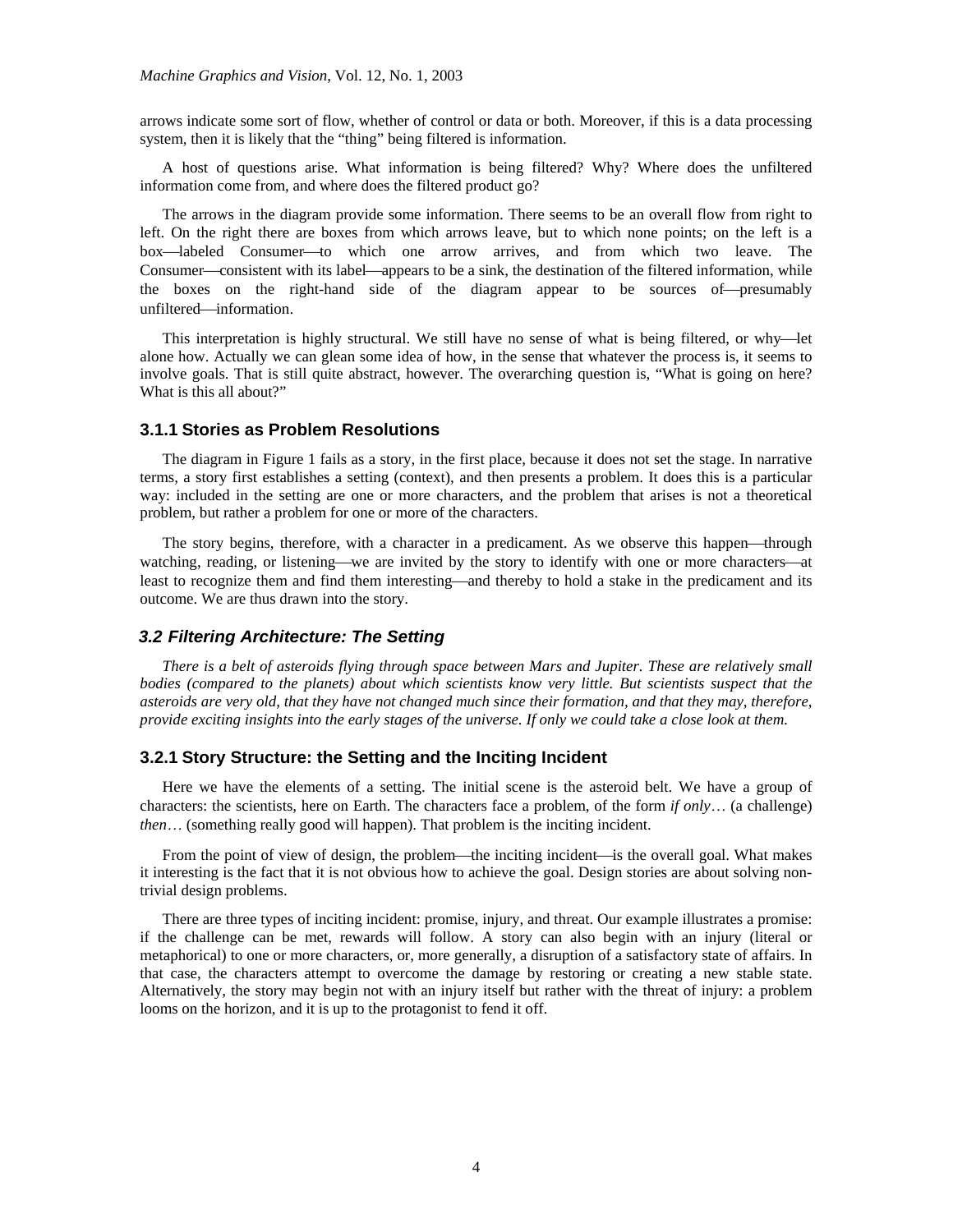

**Figure 2. Scientists think that the Asteroid Belt could provide insight into the early stages of the universe.**

All of these types of inciting incidents can occur in design stories. Our example illustrates promise. A typical example of injury would be a system failure that sets in motion a repair effort. Warding off an expected hacker attack would be a story that begins with a threat.

Scene setting in a story is the way in which a *story world* is created. A sense of realism of the story world—whether it is, in fact, realistic or fanciful—allows the reader to immerse herself in the story. From the point of view of design, setting the scene is the same as establishing context. The problem with context, of course, is that there is always too much of it. Narrative principles offer a way to focus on the context that is most important in communicating the design. Specifically: what needs to be told in order for the reader to care about the characters and to appreciate the significance of the problem?

### **3.2.2 Diagrammatics: How to set the Scene?**

Scenes being (literally or metaphorically) visual, setting the scene ought to be the easiest part of telling a story through pictures. Suppose we include a picture of the asteroid belt, and a scientist pondering it. We could pose the challenge by summarizing it in a caption—perhaps in a thought bubble emanating from the scientist's head. Or we might try a more thoroughly visual tack: a notional picture of the Big Bang, inset on that of the asteroid belt, and some connective graphics to show how the latter provides insights into the former for the observing scientist.

Unfortunately, the Filtering Architecture diagram is not intended to tell the story of how scientists will tackle this challenge. It tells, rather, a more focused story within that larger story. So we are not yet finished setting the scene.

## *3.3 Filtering Architecture: The Back Story*

*The problem is that the asteroids are far away, and there are many of them. If we were to send up a deep space probe, how would we direct it to the most interesting asteroids, which we can only identify once we start receiving data from the probe? Communication with the ground (Earth) entails long delays. We would be expending copious resources on a vehicle that may, in fact, miss the most interesting targets of observation.*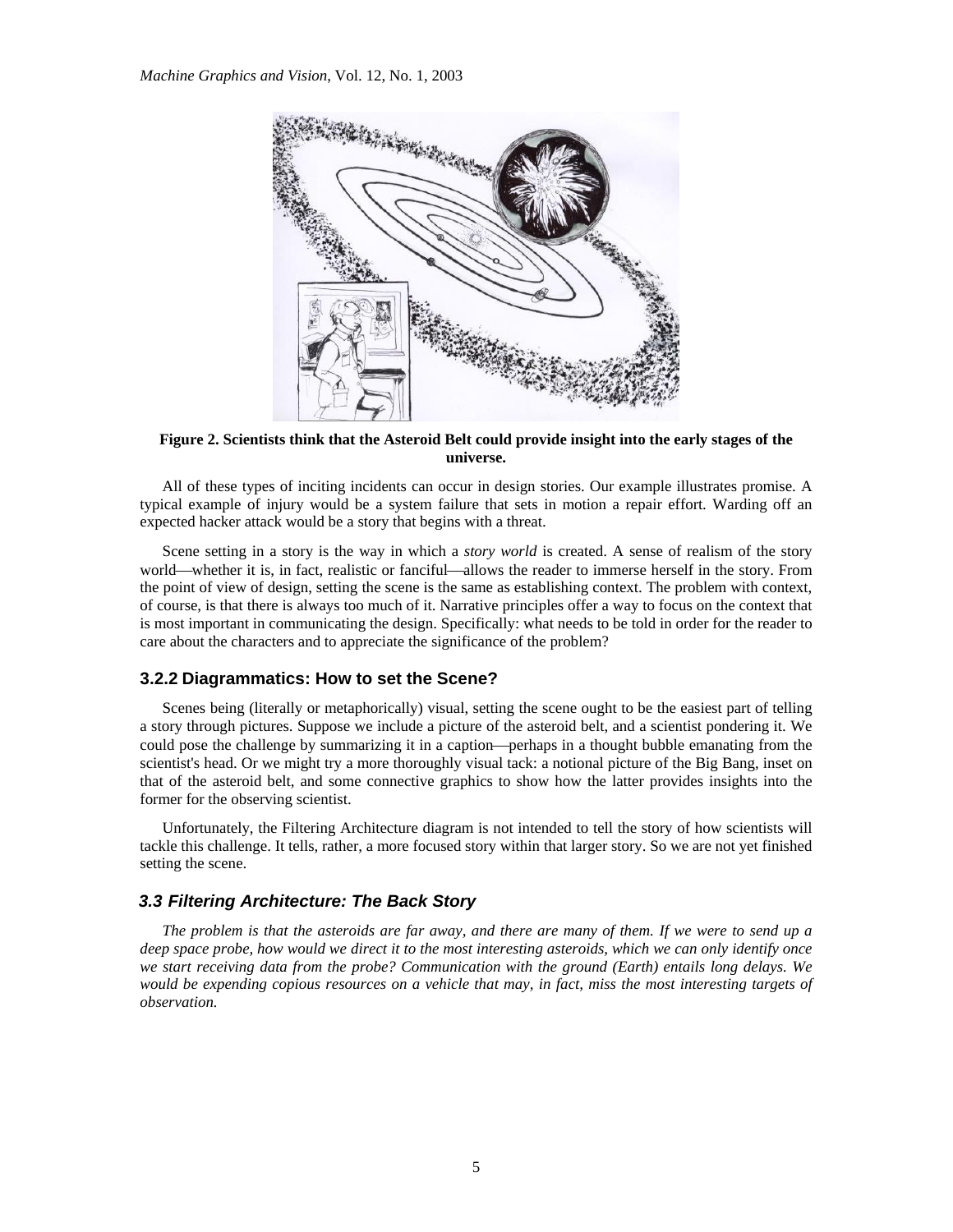

**Figure 3. The are just too many asteroids for a single probe to explore.**

# **3.3.1 Story Structure: First Steps**

In response to the inciting incident, the characters attempt to solve the problem. Their initial steps towards this end set in motion a chain of events—action and reaction—that coalesce into a story.

Why a chain of events? Because the first response does not solve the problem. Perhaps it partially solves the problem, leaving some of it still to be solved. Or perhaps it solves the problem but only at the cost of introducing a new problem.

In our example, the first response is the obvious one: send up a space probe. Let's say that one of the characters—one of our scientists perhaps—proposes it. It gets shot down by his peers because it won't work. The problem remains, but it is different now because we have already considered one solution, played out its likely consequences, and rejected it. So the problem is, in fact, more difficult than we might have thought at first.

#### **3.3.2 Diagrammatics: Representing Problem and Response**

The primary challenge in telling a story through diagrams is finding a way to represent this sequence of problem→action→new problem→…

Frequently, the new problem is created by a character reacting to the previous action. This is the classical structure of protagonist and antagonist. In our example, one scientist proposes an obvious solution ("send up a probe") and his peers shoot down the idea. If there were no reaction—if there were no new problem created by the initial response to the inciting incident—then we could simply show the problem and the solution, and be done with it. That would not be much of a story, but only because the design problem itself was not very difficult.

The diagrammatic challenge is to show a *sequence* of problems and solutions, each emerging from the preceding. This diagrammatic challenge is not restricted to design diagrams: it arises as well in diagrammatic theorem proving, as we discuss in Section 3.8.1.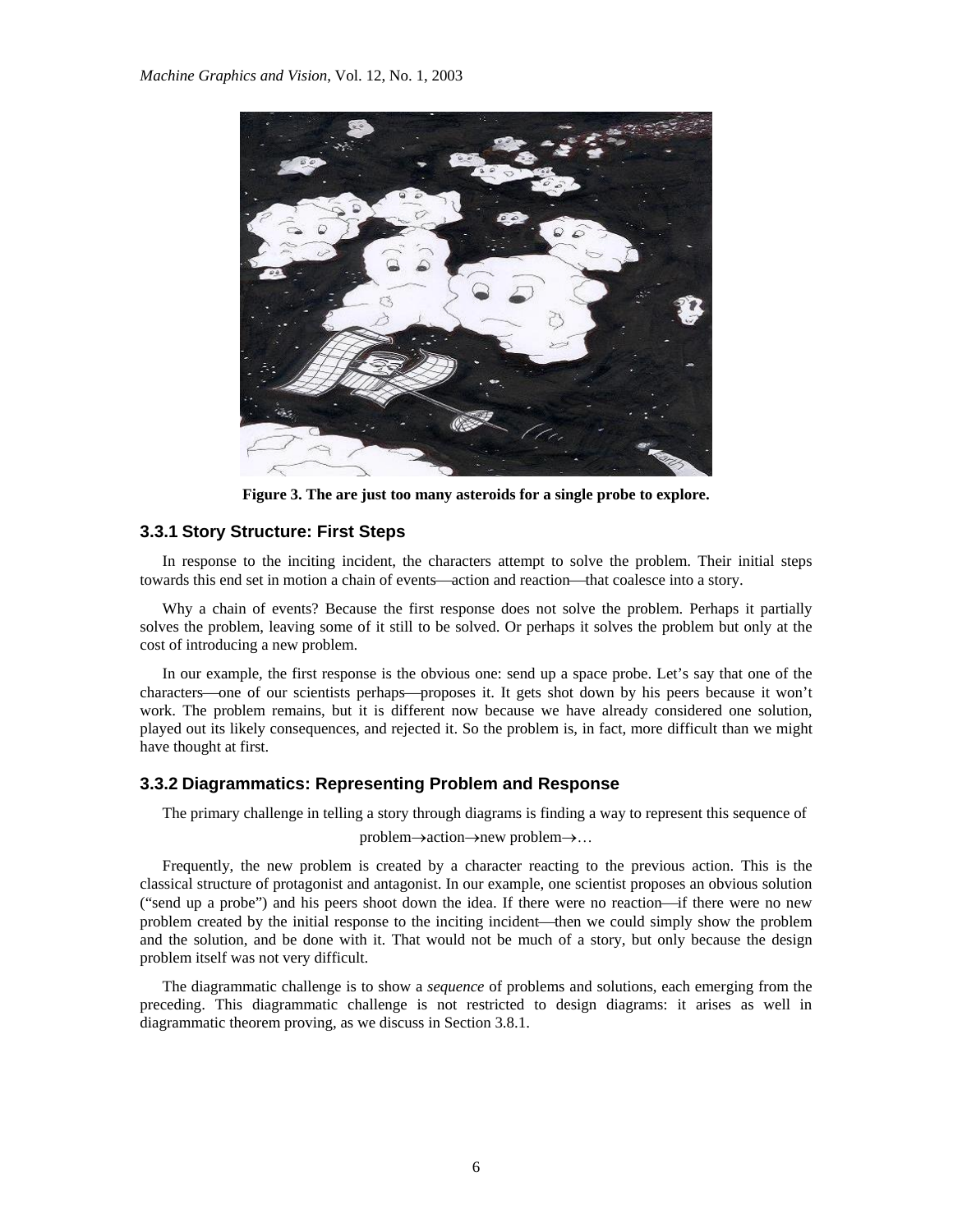One way to show the sequence of problems and responses is to use a sequence of diagrams. Using a sequence of pictures to tell a story is the time-tested mode of comic books<sup>1</sup>—a medium that should not automatically imply superficiality or lack of serious intent [8, 9]. Essentially the same medium is used by film directors in their *storyboards*, which present the sequence of planned shots in cartoon form, each shot annotated with the dialogue that will occur during the shot [10].

Another approach is to build sequence cues into a single diagram. These are visual indicators that say, in effect, "Look here before you look there." Sequence cues may take the form of numbered annotations; alternatively, they may piggyback on data or control flow implied by arrows in the diagram. At their best, sequence cues utilize their own visual grammar in which the eyes see, the mind raises questions, the eyes seek the answer, and so on.

#### *3.4 Filtering Architecture: A Plan*

*NASA is investigating the feasibility of using nano-satellites and swarm technology to provide scientists*  with information about the asteroid belt. The Autonomous Nano-Technology Swarm (ANTS) mission will *send a large number of very small satellites into the asteroid belt. Equipped with software that provides them with a high degree of autonomy, the "ANTS" will be able to coordinate opportunities and plans among themselves without much direction from the ground.* 

# **3.4.1 Story Structure: Pressure and Resistance**

We are getting closer to the story we really want to tell, the story within the *scientists-ponder-theasteroid-belt* story, the story of our Filtering Architecture. The back-story posed a challenge: if only we could observe the asteroids up close. Our characters' first move to meet this challenge was met by resistance: it won't work. They produce a new plan: nano-satellites and swarm intelligence [11]. But nobody has done this before. Will it work? The risks are manifest, but the rewards are great.

The draw of a story—the quality that keeps us reading until the end—is this quality of push-pull. The designers push the solution forward; the laws of physics—or, sometimes, Murphy's Law<sup>2</sup> or, for that matter, the Dilbert Principle [12]—push back, doing all they can to thwart the success of the design effort.

In conventional design documentation, writing about such obstacles and the way they have been overcome is often a burden. But this is the life-blood of stories. According to Henry James and others, the author should put his main character in the most crucial situation of his life, and then throw everything and the kitchen sink at him in order to foil his attempt to extricate himself [13]. The harder the design problem—the more reality pushes back—the better the story.

# **3.4.2 Diagrammatics: Representing Action and Reaction**

The irony of our approach lies in the use of design diagrams to express dysfunction. In order to drive the story forward—in order to justify the eventual design solution—we must show why other designs do not work (or do not work as well). For the sake of a convincing story, we want to *show* this rather than *tell* it, which means conveying the dysfunction visually.

The practice of simulation, which is a standard way of testing out ideas in space system engineering, suggests a way to do this: draw a picture of the proposed design *in operation*. Let the reader see what happens, so that the problem becomes manifest. Figure 1 does show something about our filtering system's operation. It shows packets arriving and being either filtered or forwarded. But it does not show enough of what happens during the filtering process to illustrate any problems. In order to show the problem, we have to decompose the process into a finer level of detail. This illustrates the relationship between design stories and hierarchical design processes, whether top-down, bottom-up, or hybrid.

 $\overline{a}$ 

<sup>&</sup>lt;sup>1</sup> Thanks to Zenon Kulpa for this observation.

<sup>2</sup> Anything that can go wrong, will go wrong.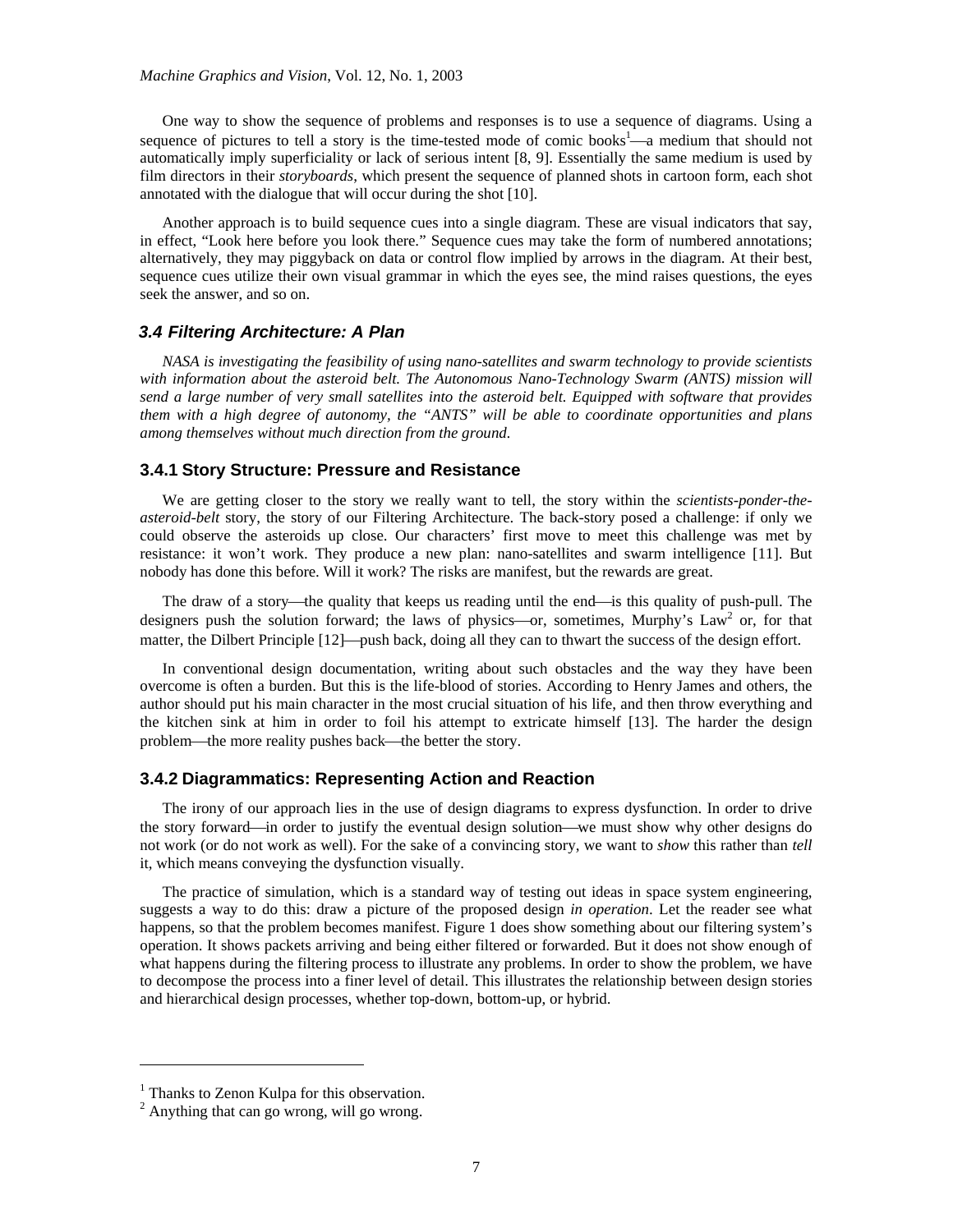Diagrammatically and narratively, when we test out a candidate design—delving into the inner workings of a process, putting (in our imagination) the single probe up in space to see how it performs⎯that is a change of scene. Whether the change involves zooming into a more focused and detailed view, or changing from a structural view to a behavioral view, the picture changes. This should not be surprising, since the candidate design is proposed as a solution—a successful solution. Discovering problems with it, then, most likely requires a change in perspective. This is consistent with the widespread use of multiple views in visual design. It is another argument for the storyboard approach.

### *3.5 Filtering Architecture: Finally, the Filter!*

*The swarm of ANTS will be able to visit on the order of a thousand asteroids. This is both good news and bad news. It is good news because it provides the kind of coverage that scientists want, offering lots of information. It is bad news because—it is really lots of information: too much information to send back over such distances when contact times with the Earth are so limited.* 

*To make this work, the ANTS must have the intelligence to decide what information to send back to Earth, and what information to filter out. Perhaps not all of the ANTS need this intelligence, but at least some of them do: those that are responsible for such decisions. How do we build this intelligence into the ANTS?* 



**Figure 4. Sending up a swarm to explore the asteroids means that the information they collect must be filtered before being downloaded to Earth.**

# **3.5.1 Story Structure: Who are the Characters?**

We have arrived at the design story proper: designing a filtering capability for the ANTS. The challenge of the design story proper is a functional goal. The ANTS must be able to perform a certain function, namely intelligent filtering of science data, and it is not obvious how they are going to do it.

From a narrative point of view, the ANTS have become characters in our story. This is typical of a design narrative. Human stakeholders (such as customers, users, the designers themselves) may be characters in the story, but so are the design elements and, in fact, the design as a whole. They solve problems, they create problems; therefore they are characters.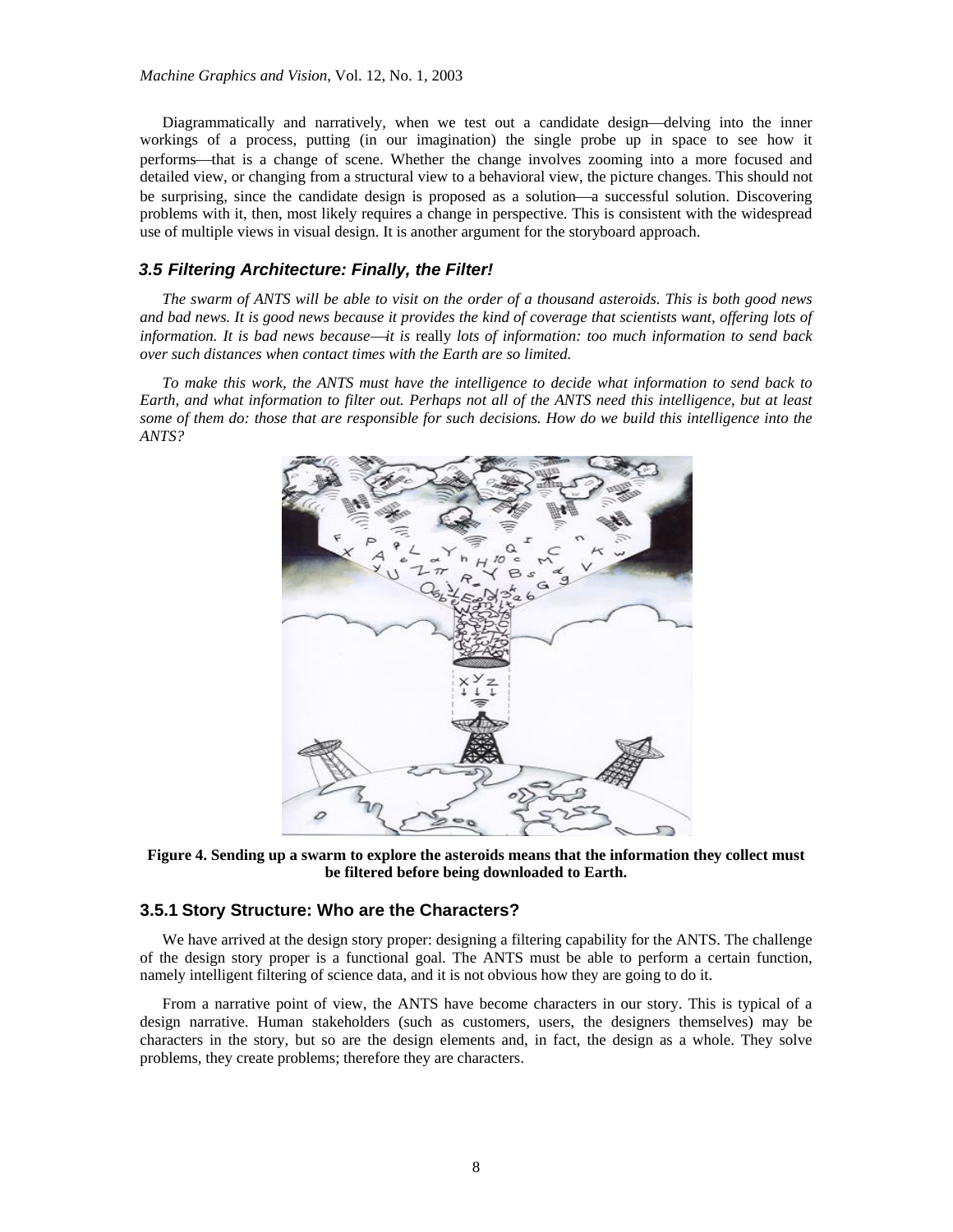#### **3.5.2 Diagrammatics: Showing Roles**

Characters in a story play different roles. In design, we also speak about roles, meaning the purpose that an element or substructure plays within the overall design. Regarding design elements as characters is consistent with this viewpoint.

A formal theory of design roles has been developed by Chandrasekaran and Josephson in their work on Functional Representation [14]. An element (or substructure) is introduced into a design in order to serve a certain purpose—its function. This notion of *function* is more general than the computational notion of transforming inputs to outputs; it corresponds to purpose within a design. Similarly, *element* should not necessarily be understood as a physical object or computational function: it might be an aspect of the design, such as the curvature of a surface, which serves some purpose—its function—within the design.

How should roles be shown in a diagram? As Chandrasekaran's work shows, this is a fundamental problem of design, whether or not a narrative approach is followed. The narrative approach, however, introduces a curious ambiguity. Design elements are introduced in response to problems. In that sense, they are plot developments in the story. But as solutions within the design—as in Functional Representation—they have a role. That makes them like characters. They also potentially cause, or participate in, new problems. In that sense, too, they are characters (this too is consistent with Functional Representation). The ambiguity stems from the fact that we are conflating the introduction of a design element—an action carried out by the designer, who is a different character—with the design element itself, which as the story proceeds becomes a character in its own right.

Iconography—using shapes suggestive of roles—is an effective way of suggesting roles in a design diagram. Visual design languages embody this technique by using different icons for different types of elements; however, roles in a particular design are more specific than this. A designer may not have the tools or resources to develop design-specific—even domain-specific—icons for different roles. Thus, while iconography may be a desirable method of suggesting roles, more often a designer will resort to suggestive naming of design elements, and to relational information conveyed through positioning, connectors, or other visual cues.

Annotations can help to clarify the role of a design element. In our Filtering Architecture design group, despite a careful choice of names and the specification of flows between elements, we encountered recurring confusion among ourselves about the roles of certain elements (see Section 3.7). Eventually the confusions were resolved through textual annotations.

#### *3.6 Filtering Architecture: A Different Point of View*

*Each ANT will carry a single instrument, which will collect spectral data in a particular frequency range from the asteroid it is currently observing. Data arrive at the filtering system from the instrument and from other subsystems of the spacecraft (such as Power, Thermal, Guidance and Navigation) in the form of packets, which are assembled periodically. A packet contains spectral data from the instrument, as well as engineering data pertaining to both the instrument and the spacecraft, and tracking and ranging data to assist in the interpretation of the spectral data.* 

*As each packet arrives, it is passed to the Filter, which decides whether or not it should be forwarded to the Consumer. The Consumer of the filtered information might be the scientists here on Earth, or it might be a supervisory ANT responsible for collecting information from multiple worker ANTS before forwarding it to Earth (perhaps with additional filtering). Rejected packets are sent to a Recycling Bin, while packets to be forwarded are placed in a Downlink Queue, to be sent to the Consumer during the next contact time (known as a* pass*).* 

#### **3.6.1 Story Structure: Narrative Voice**

At this point in the story, engineering takes over from the scientists. The concern now is to design a specific capability within the ANTS mission. As we noted in Section 3.4.2, when we drill down to a more detailed level, and we narrow the scope of attention accordingly, we are shifting scenes. In this case, not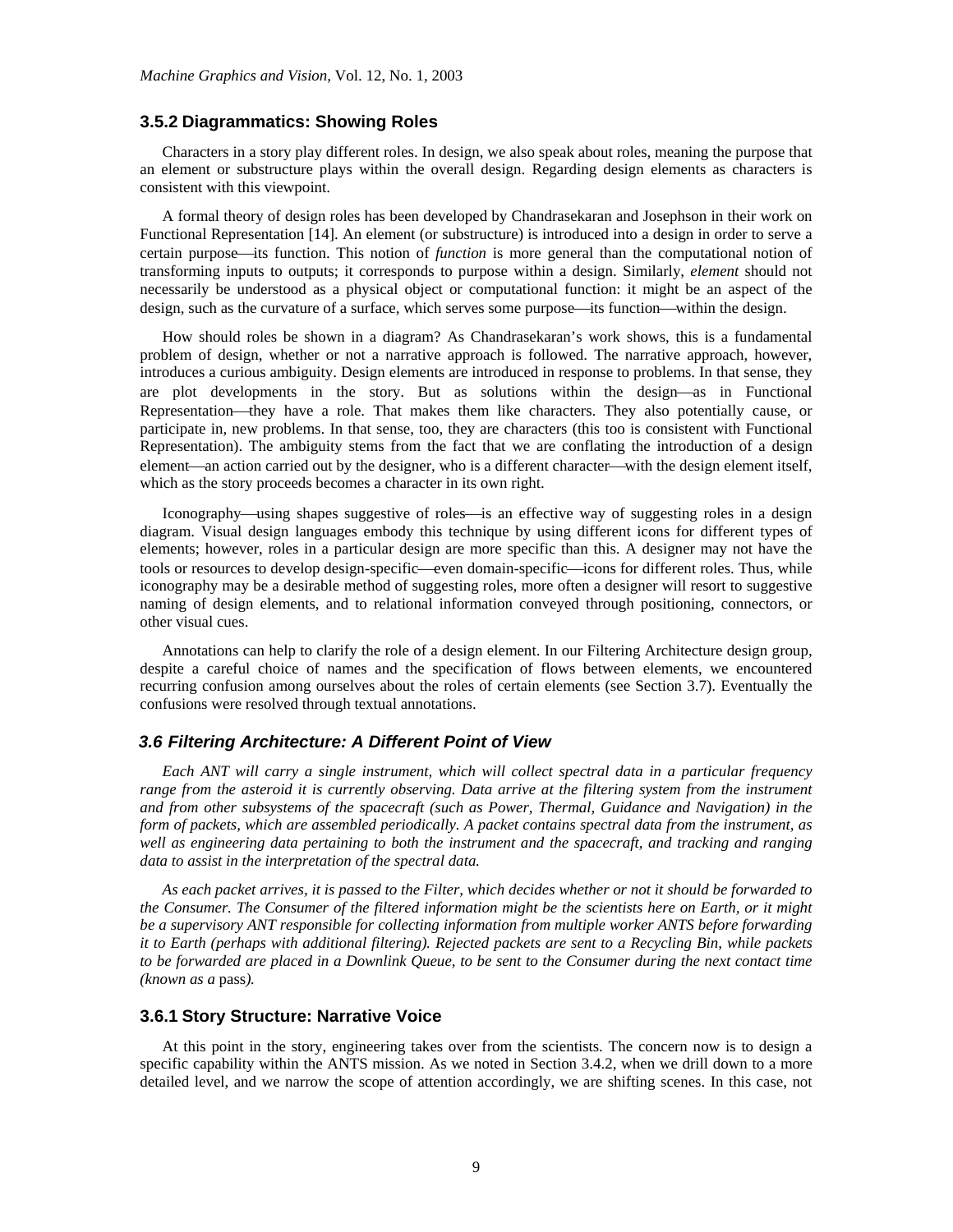only are we shifting scenes, but we are also changing voice, or perspective, from that of the scientists—or of someone peering into the laboratory observing the scientists—to that of the software designers.



**Figure 5. The first draft of a filtering architecture is a simple data flow.**

#### **3.6.2 Diagrammatics: Perspectives**

As the voice and perspective change, so do the diagrammatics. Now we are in the realm of system design diagrams—boxes and arrows. But this is a very simple box-and-arrow diagram. There is only one data processing entity, the filter itself. A packet is assembled from the four indicated sources, fed into the filter, and either forwarded to the Consumer (via a Downlink Queue) or discarded. This is data flow at its simplest. The flow from right to left is complicated only by the fact that the Consumer specifies goals to the Filter. These are the current mission goals, which enable the Filter to determine what data will be most useful to the Consumer.

Despite the diagram's simplicity, we found it helpful to annotate it with virtual PostIt® notes (sometimes known as "stickies") to explain the roles of various entities. The annotations explain:

- The secondary sources of information (those other than the asteroid itself) as providing useful context
- The meaning of the abstraction *Consumer* (either scientist on Earth or supervisory ANT)
- The role of the downlink queue

Amidst all this information, a further annotation draws the reader's attention to the focus of the diagram—the thing that must be designed, namely the Filter itself. Thus, even the simplest box-and-arrow diagram may be enhanced through a narrative that walks the reader through the roles and the processing steps.

#### *3.7 Filtering Architecture: On with the Story!*

*There is a problem with Figure 5: it presents the Filter as a function, which inputs a packet and routes it either to the Downlink Queue or to the Recycling Bin. This implies that the decision—to forward or* discard the packet—is based solely on the goals and on the content of the packet. From the scientists' *perspective, this is unreasonable. The value of a packet of spectral data can only be assessed in the context*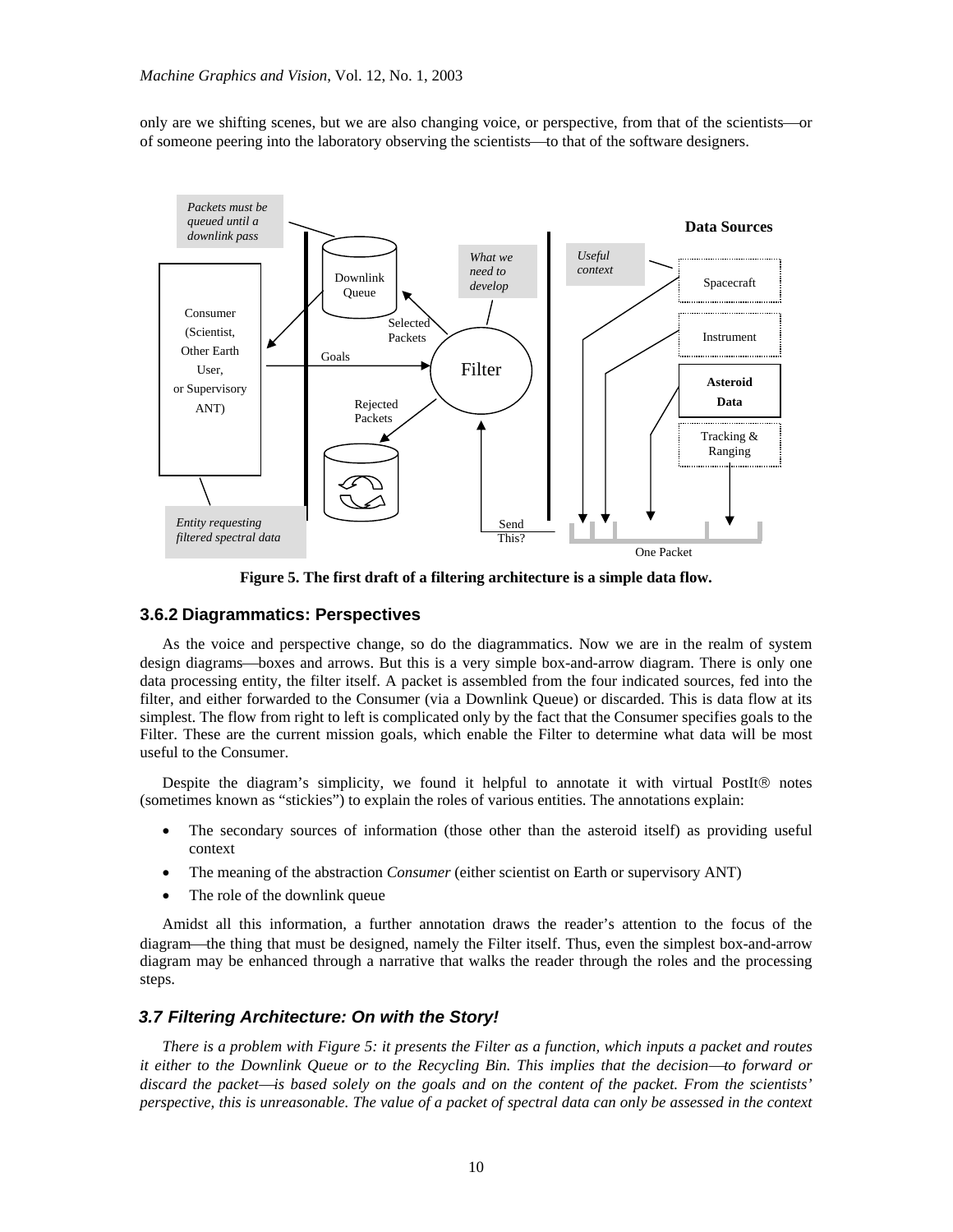*of what has come before. The Filter needs a memory. Figure 6 shows the result. The Filter can now examine clusters of packets rather than individual packets. The Database, in which packets are "remembered," also plays the role previously played by the Downlink Queue. The Filter stamps each packet with an* Accept *or* Reject *tag, on the basis of which it is forwarded or discarded during the next downlink pass.* 

*But there's another problem with both Figure 5 and Figure 6: goals may conflict with each other. How does the Filter handle such conflicts? To address this issue, we decompose the filtering process. In Figure 7, each goal has its own Evaluation Function, which assigns a profit value to a packet or cluster with respect to that specific goal. We then introduce a Goal Arbiter function, which examines the potentially conflicting goal-specific profit values and assigns an* arbitrated *profit value. The arbitrated profit value determines whether the packet or cluster will be forwarded.* 



Database of Collected Packets

#### **Figure 6. To enable more intelligent selection, we give the filter a memory in the form of a database.**

*There is a problem with this design too, however. Though the selection process is obviously becoming more refined—more intelligent—we are still faced with having to trade off the intrinsic value of a packet against its size. A packet may be quite valuable, scientifically, but it may also be very large. Other fairly valuable packets might be much smaller. Since there is only a limited bandwidth to the downlink, sending the larger packet may entail having to discard the smaller ones. Will the scientist be happy losing all the fairly useful small packets for the sake of the very useful large one?* 

#### **3.7.1 Story Structure: Controlled Release of Information**

The story is now heating up, with the scientists and the engineers not always seeing things the same way. Among the scientists themselves, there is disagreement about the answer to this last question. Some say that good data should never be deliberately discarded. Others point out that, one way or another, some data will be lost, so they might as well try to control the process as intelligently as possible.

The issues and alternatives proliferate. There is more information to keep track of. The design is becoming more complex. During the design discussions, all of these issues—and others—arose more or less simultaneously. We have presented them in sequence, with a solution to each in turn, to help the reader comprehend the eventual design.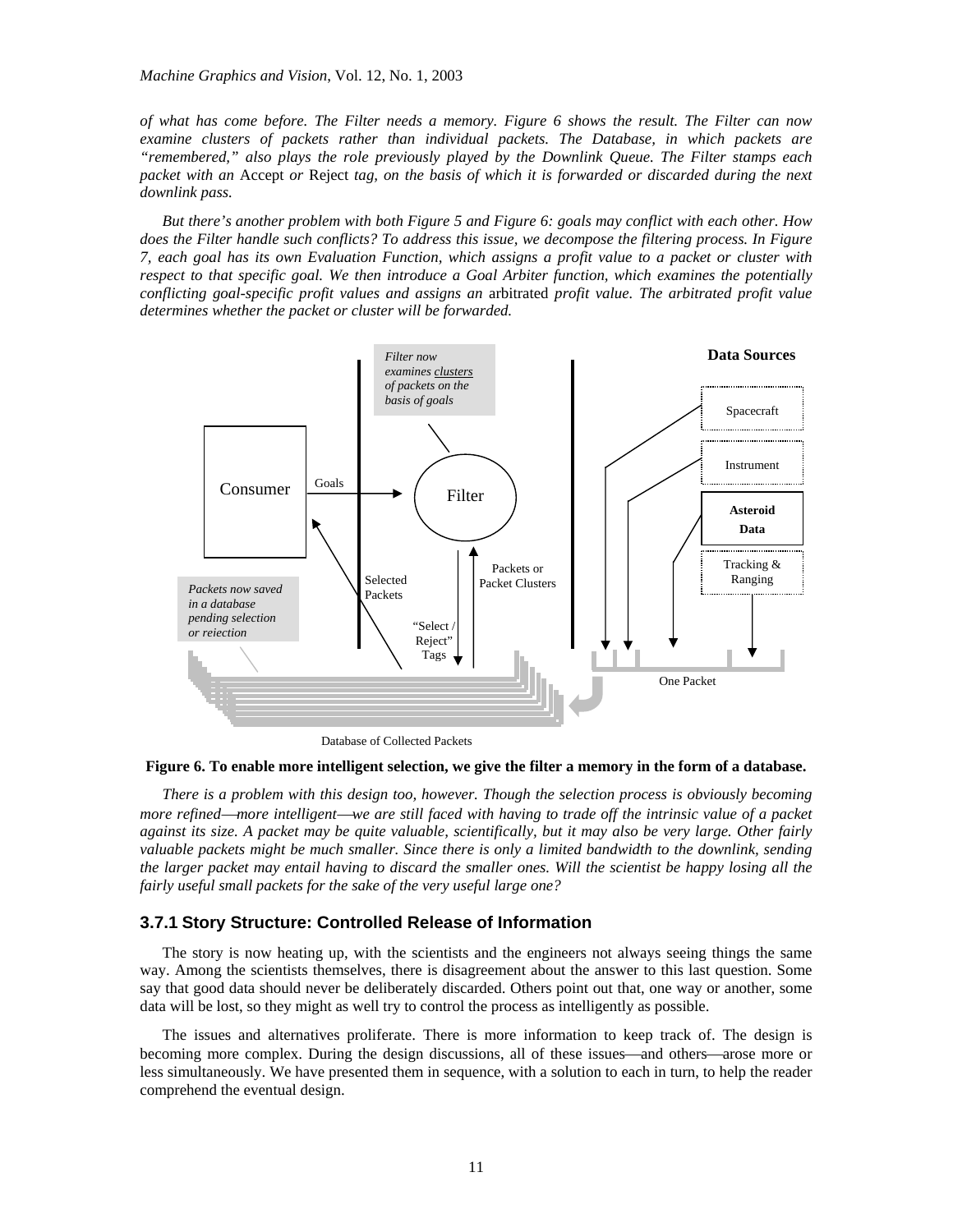

**Figure 7. The problem of filtering becomes a problem of arbitrating among conflicting goals.**

#### **3.7.2 Diagrammatics: Hide and Seek**

We noted, in Sections 1.2 and 3.5.2, that there are two major strands in a design story: the story of the design process itself, and the story of the envisioned use of the designed artifact. In the story of the design process, design elements are introduced in response to problems encountered in previous designs. From a functional point of view, the role of the design element is to solve or alleviate that problem. In the story of the designed artifact's use, the design element plays that functional role as a character.

A story does not usually introduce all of its characters at once; nor does it present all the action at once. Instead, the story presents a thread of events, or several concurrent threads, alternating attention from one thread to another, so that the rationale for each event is either apparent (thereby fulfilling expectations, answering questions, diminishing the story's tension) or unclear (thereby surprising us, raising questions, increasing tension).

A design diagram, or sequence of diagrams, must do the same thing in order to present a coherent rationale and not to overwhelm the reader. Serializing the reasons for introducing the major design elements is one way to achieve this goal. The sequence need not be structured as

one problem→one answer→one problem→one answer→…

as we have done in this article. Real design processes are not always like that; design stories need not be either. Clustering a group of problems together can increase the level the tension in the story, thereby keeping the reader interested. Too many problems surfaced together will, however, clutter the field and cause confusion. A good story strikes a balance.

We can use this principle to decide how much information to put in a single diagram. To illustrate this point, the next chapter of our design story presents several problems at once, the solution to which yields the final architecture diagram, which we first viewed as Figure 1.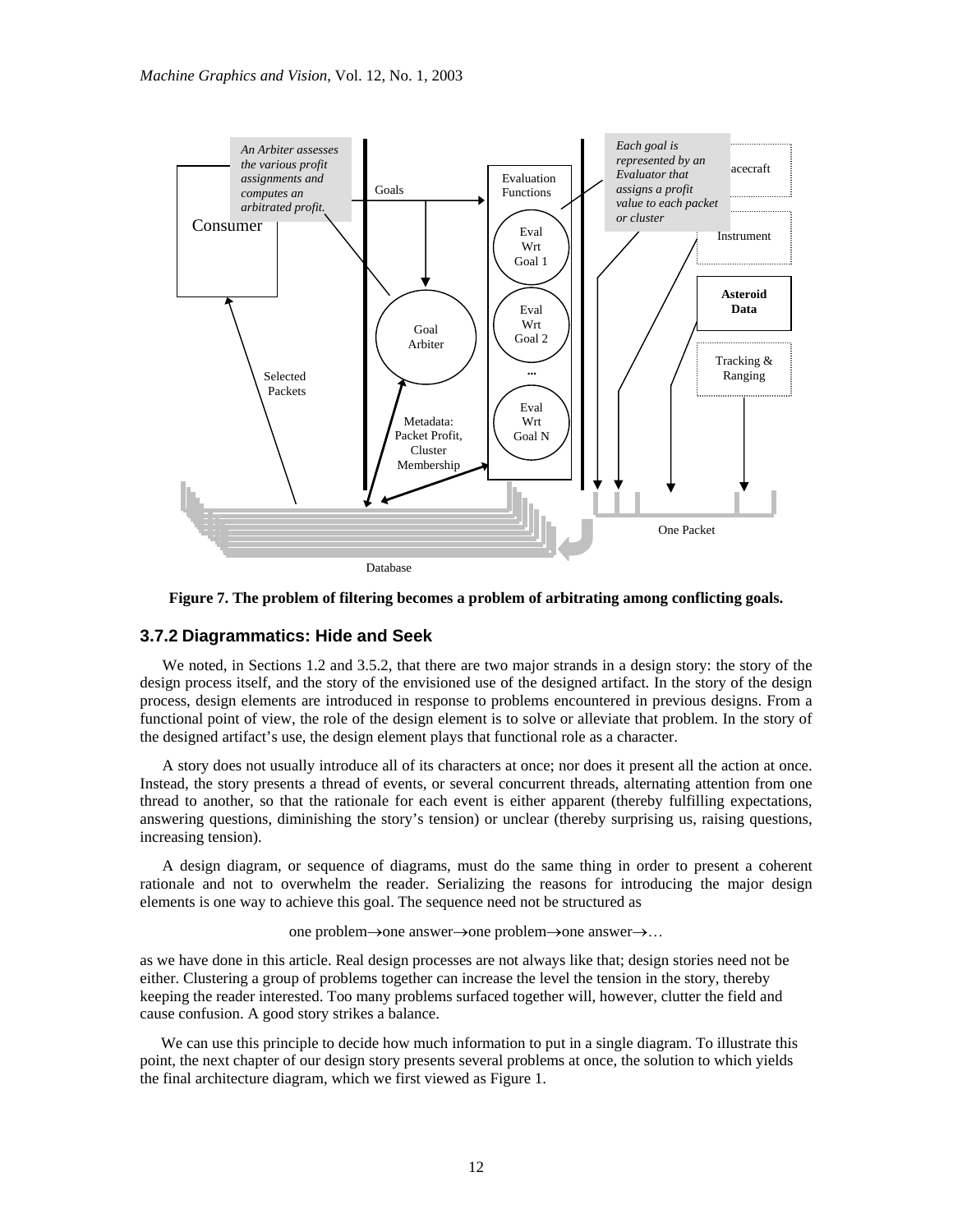#### *3.8 Filtering Architecture: Climax and Denouement*

*The introduction of a Goal Arbiter raises as many questions as it answers. Is the Arbiter actually choosing which packets to forward, or just offering an opinion based on an impartial analysis of the potentially conflicting goals? If it is just offering an (albeit impartial) opinion, then who is doing the actual selection? If the Arbiter* is *doing the selection, doesn't it have to worry about the profit/size tradeoff mentioned in Section 3.7? Should that be considered as part of the arbitration process, or it is an entirely different sub-problem?* 

*Some of the physical scientists are a little suspicious of throwing computer science algorithms at this tradeoff*⎯*essentially, the Knapsack Problem*⎯*possibly at the expense of good science data. They wonder whether it would better to try to negotiate increased communications bandwidth during those periods when the Evaluation Functions are finding an abundance of useful spectral data. After all, bandwidth is allocated between several different sources, even on a single ANT. Perhaps some of the spacecraft subsystems can relinquish some of their bandwidth for a limited period of time, if the state of the system indicates it is safe to do so.* 





*The mission engineers see this suggestion as an opportunity to raise a concern they had all along: where is the control loop? The software people have been treating this system as a functional pipe: stuff comes in, stuff goes out. But spacecraft systems are not like that. They require continual monitoring of state and resource allocations, and command channels through which problem recovery and resource reallocation directives can be issued to the subsystems, including the data filter. This might include, for example, allocating processor or memory resources to certain goals (and their evaluation functions) rather than others.*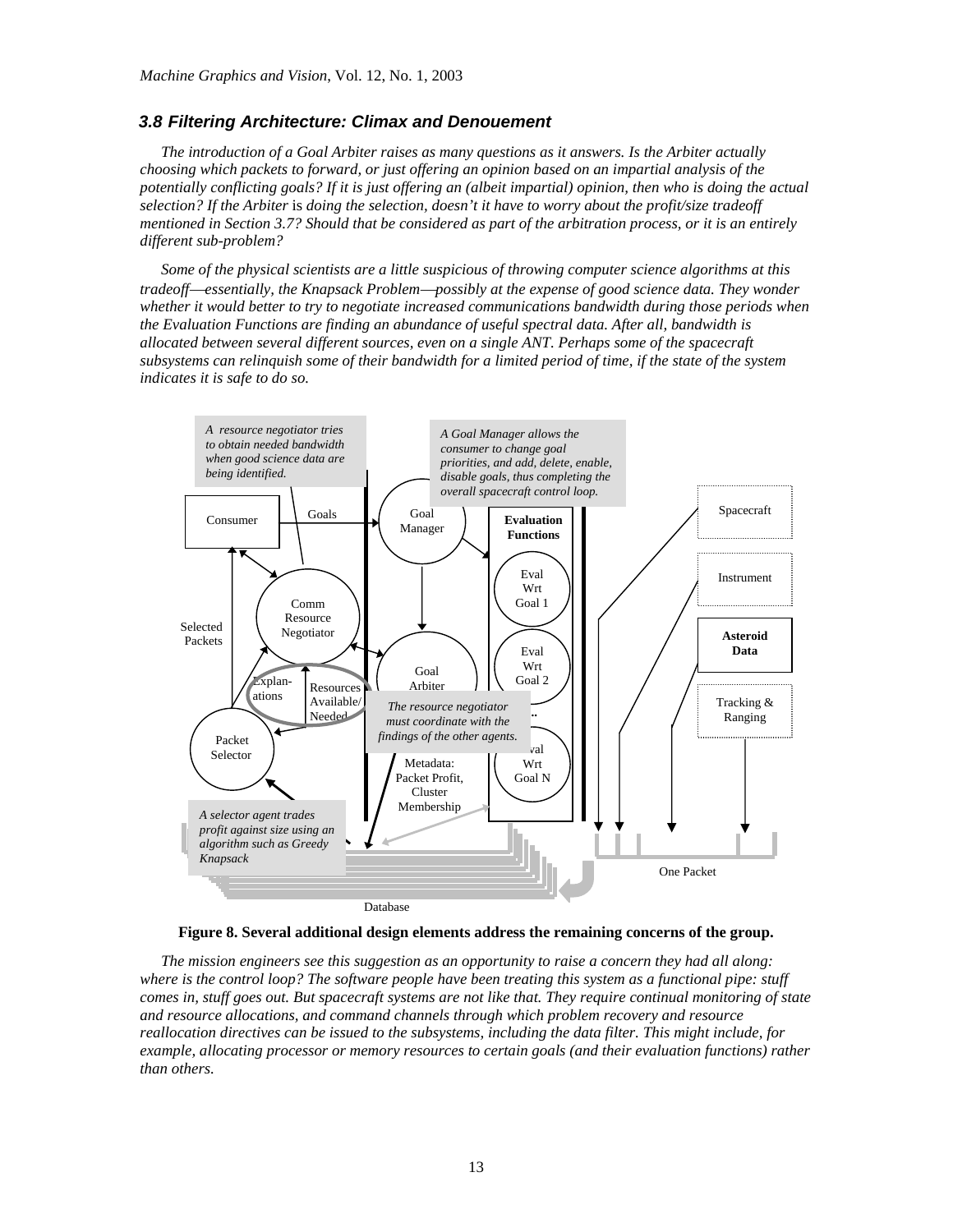*The software designers counter that, while all this is true, the design group's charter is to design a filtering capability for the ANTS, not to design the ANT's entire software system. The control loop is part of the system-level context in which the filter must operate; it is not part of the filtering problem itself. They concede, however, that a managerial function should be added to the Filtering Architecture to serve as an interface for such control functions.* 

*As a result of these discussions, three new elements are added to the architecture:* 

- • *A Selector, responsible for deciding which packets to forward and which to discard, performing any necessary profit/size tradeoffs in order to make these decisions*
- • *A Communications Resource Negotiator, which tries to obtain the necessary bandwidth from the Consumer, using information provided by the Selector in support of the request*
- • *A Goal Manager, responsible for prioritizing goals and allocating resources to them in response to directives from the Consumer and/or the spacecraft executive system*

*The group is, overall, happy with the new design. In exploring the details, however (as the story continues beyond the focus of this article), they from time to time revisit the issues just raised: What exactly is the difference between the Goal Arbiter and the Goal Manager? What is the difference between the Goal Arbiter and the Selector? Where are the control functions? As these and other questions are revisited, it becomes apparent that the answers must be explicitly documented because even the authors of the answers are forgetting them! Hence this story.* 

# **3.8.1 Story Structure: Sub-Plots and Sub-Goals**

Our narrative has told of successive design problems, each solved by introducing a new design element. We discussed, in Section 3.5.2, the relationship between this type of design story and the Functional Representation method. An interesting relationship also exists between this type of design story and the use of diagrams to suggest proof strategies in mathematics. In our work with Dave Barker-Plummer on the Grover (Graphical Prover) system, we found that mathematical diagrams can often be parsed as suggesting a series of existence proofs [15, 16]. Elements in the diagram represent objects whose existence—that is, the existence of some object standing in relation to other objects shown in the diagram—must be proven. Grover applies a set of heuristic rules to determine the relevant properties of each such object, and in what order the existence of the objects should be proven. These heuristics are, in effect, inferring the dynamics of the intended proof from a static diagram.

Formal approaches to design, i.e., approaches backed by theorem proving, frequently translate design problems into theorems by treating the desired solutions as existence proofs to be found. Thus, the correspondence between our role-based design story and an existence-proof approach to diagrammatic theorem proving is more than just an analogy. It would be interesting to see whether design diagrams could be parsed in a manner similar to the way Grover parses mathematical diagrams. The resulting proof of correctness would, in effect, be a formalization of the underlying design story.

Design solutions are not, however, always found through a simple process of adding elements. There are usually alternative solutions, and tradeoffs between them that must be investigated. We view these investigations as sub-plots of the design story. This approach is consistent with [17], which proposes a representation of sub-plots as stacked context-switches.

# **3.8.2 Diagrammatics: That's the Story?**

Did we succeed? Have we transformed Figure 1 from a jumble of boxes and arrows (and some other shapes as well) into the visual representation of a story? Is the path from Figure 1 to Figure 8 just a matter of sticking some PostIt® notes onto the diagram? To be sure, Figure 8 differs from Figure 1 only in that respect. But Figure 8 is not the whole story—it is the culmination of the story. There were intermediate diagrams along the way, and a lot of text. In what sense, then, can we speak of a diagram—either Figure 8 or any of the preceding diagrams—telling a story?